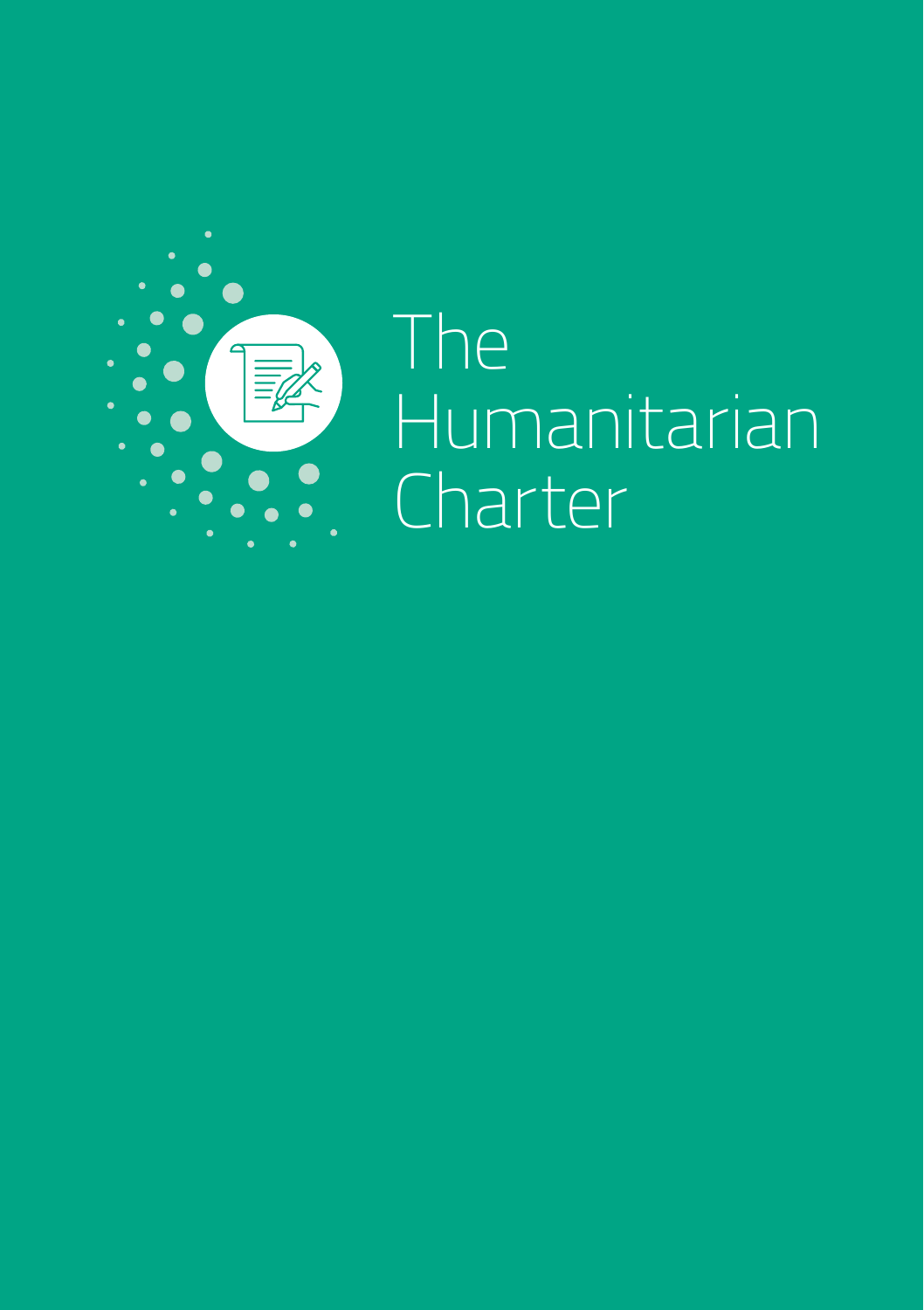## The Humanitarian Charter

The Humanitarian Charter provides the ethical and legal backdrop to the Protection Principles, the Core Humanitarian Standard and the Minimum Standards that follow in the Handbook. It is in part a statement of established legal rights and obligations, in part a statement of shared belief.

In terms of legal rights and obligations, the Humanitarian Charter summarises the core legal principles that have most bearing on the welfare of those affected by disaster or conflict. With regard to shared belief, it attempts to capture a consensus among humanitarian agencies on the principles which should govern the response to disaster or conflict, including the roles and responsibilities of the various actors involved.

The Humanitarian Charter forms the basis of a commitment by humanitarian agencies that endorse Sphere and an invitation to all those who engage in humanitarian action to adopt the same principles.

### **Our beliefs**

1. The Humanitarian Charter expresses our shared conviction as humanitarian agencies that all people affected by disaster or conflict have a right to receive protection and assistance to ensure the basic conditions for life with dignity. We believe that the principles described in this Humanitarian Charter are universal, applying to all those affected by disaster or conflict, wherever they may be, and to all those who seek to assist them or provide for their security. These principles are reflected in international law, but derive their force ultimately from the fundamental moral principle of **humanity**: that all human beings are born free and equal in dignity and rights. Based on this principle, we affirm the primacy of the **humanitarian imperative**: that action should be taken to prevent or alleviate human suffering arising out of disaster or conflict, and that nothing should override this principle.

As local, national and international humanitarian agencies, we commit to promoting and adhering to the principles in this Charter and to meeting Minimum Standards in our efforts to assist and protect those affected. We invite all those who engage in humanitarian activities, including governmental and private sector actors, to endorse the common principles, rights and duties set out below as a statement of shared humanitarian belief.

### **Our role**

2. We acknowledge that it is firstly through their own efforts, and through the support of community and local institutions, that the basic needs of people affected by disaster or conflict are met. We recognise the primary role and responsibility of the affected state to provide timely assistance to those affected, to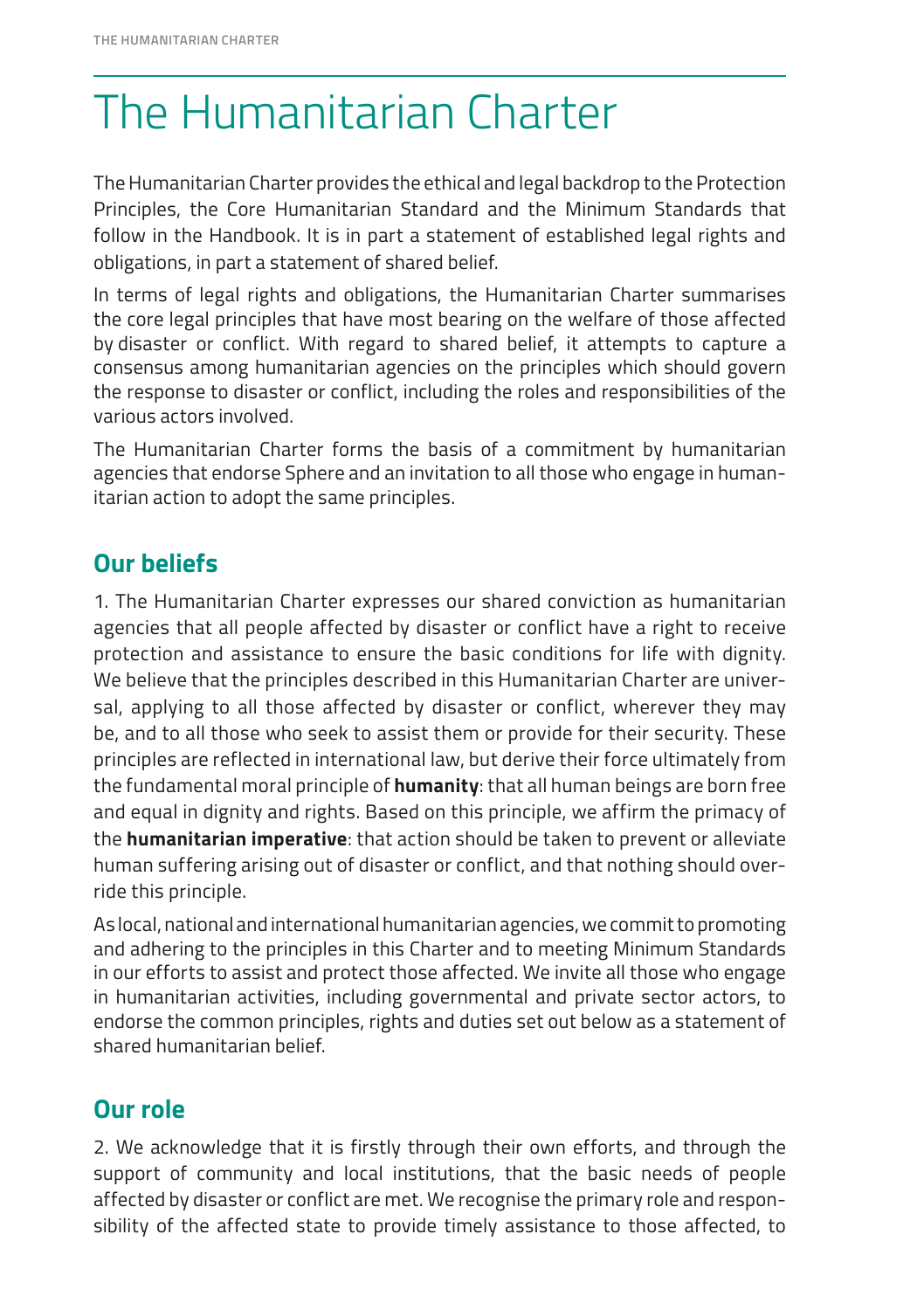ensure people's protection and security and to provide support for their recovery. We believe that a combination of official and voluntary action is crucial to effective prevention and response, and in this regard National Societies of the Red Cross and Red Crescent Movement and other civil society actors have an essential role to play in supporting public authorities. Where national capacity is insufficient, we affirm the role of the wider international community, including governmental donors and regional organisations, in assisting states to fulfil their responsibilities. We recognise and support the special roles played by the mandated agencies of the United Nations and the International Committee of the Red Cross.

3. As humanitarian agencies, we interpret our role in relation to the needs and capacities of affected populations and the responsibilities of their governments or controlling powers. Our role in providing assistance reflects the reality that those with primary responsibility are not always fully able to perform this role themselves, or may be unwilling to do so. As far as possible, consistent with meeting the humanitarian imperative and other principles set out in this Charter, we will support the efforts of the relevant authorities to protect and assist those affected. We call upon all state and non-state actors to respect the impartial, independent and non-partisan role of humanitarian agencies and to facilitate their work by removing unnecessary legal and practical barriers, providing for their safety and allowing them timely and consistent access to affected populations.

### **Common principles, rights and duties**

4. We offer our services as humanitarian agencies on the basis of the principle of humanity and the humanitarian imperative, recognising the rights of all people affected by disaster or conflict – women and men, boys and girls. These include the rights to protection and assistance reflected in the provisions of international humanitarian law, human rights and refugee law. For the purposes of this Charter, we summarise these rights as follows:

- **the right to life with dignity;**
- **the right to receive humanitarian assistance; and**
- **the right to protection and security.**

While these rights are not formulated in such terms in international law, they encapsulate a range of established legal rights and give fuller substance to the humanitarian imperative.

5. The **right to life with dignity** is reflected in the provisions of international law, and specifically the human rights measures concerning the right to life, to an adequate standard of living and to freedom from torture or cruel, inhuman or degrading treatment or punishment. The right to life entails the duty to preserve life where it is threatened. Implicit in this is the duty not to withhold or frustrate the provision of life-saving assistance. Dignity entails more than physical well-being; it demands respect for the whole person, including the values and beliefs of individuals and affected communities, and respect for their human rights, including liberty, freedom of conscience and religious observance.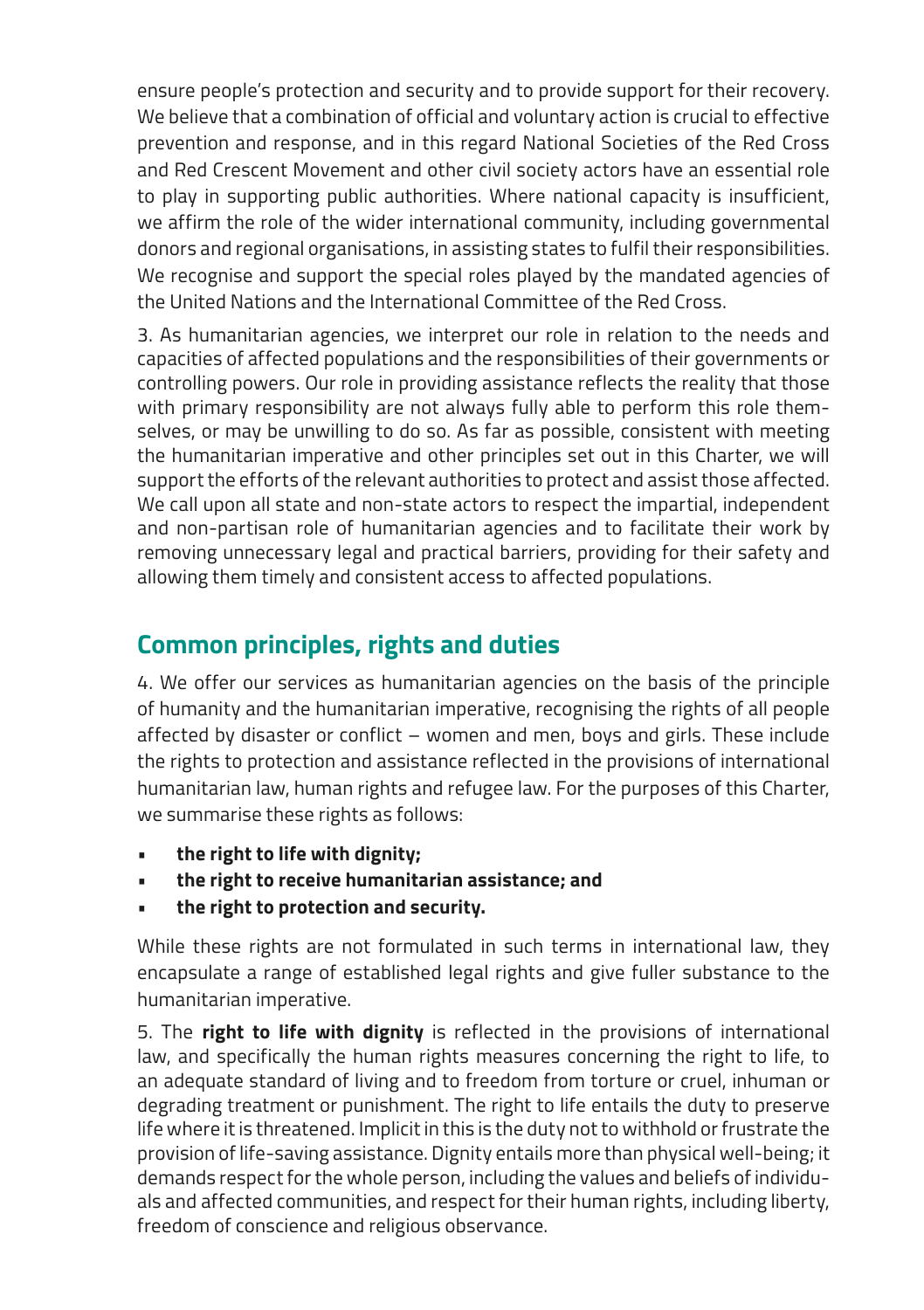6. The **right to receive humanitarian assistance** is a necessary element of the right to life with dignity. This encompasses the right to an adequate standard of living, including adequate food, water, clothing, shelter and the requirements for good health, which are expressly guaranteed in international law. The Core Humanitarian Standard and the Minimum Standards reflect these rights and give practical expression to them, specifically in relation to the provision of assistance to those affected by disaster or conflict. Where the state or non-state actors are not providing such assistance themselves, we believe they must allow others to help do so. Any such assistance must be provided according to the principle of **impartiality**, which requires that it be provided solely on the basis of need and in proportion to need. This reflects the wider principle of **non-discrimination**: that no one should be discriminated against on any grounds of status, including age, gender, race, colour, ethnicity, sexual orientation, language, religion, disability, health status, political or other opinion, and national or social origin.

7. The **right to protection and security** is rooted in the provisions of international law, in resolutions of the United Nations and other intergovernmental organisations, and in the sovereign responsibility of states to protect all those within their jurisdiction. The safety and security are of particular humanitarian concern, including the protection of refugees and internally displaced persons. As the law recognises, some people may be particularly vulnerable to abuse and adverse discrimination due to their status, for example their age, gender or race, and may require special measures of protection and assistance. To the extent that a state lacks the capacity to protect people in these circumstances, we believe it must seek international assistance to do so.

The law relating to the protection of civilians and displaced people demands particular attention here:

- i. During **armed conflict** as defined in international humanitarian law, specific legal provision is made for protection and assistance to be given to those not engaged in the conflict. In particular, the 1949 Geneva Conventions and the Additional Protocols of 1977 impose obligations on the parties to both international and non-international armed conflicts. We stress the general immunity of the civilian population from attack and reprisals, and in particular the importance of:
	- the principle of **distinction** between civilians and combatants, and between civilian objects and military objectives;
	- the principles of **proportionality** in the use of force and **precaution** in attack;
	- the duty to refrain from the use of weapons that are indiscriminate or that, by their nature, cause superfluous injury or unnecessary suffering; and
	- the duty to permit impartial relief to be provided.

Much of the avoidable suffering caused to civilians in armed conflicts stems from a failure to observe these basic principles.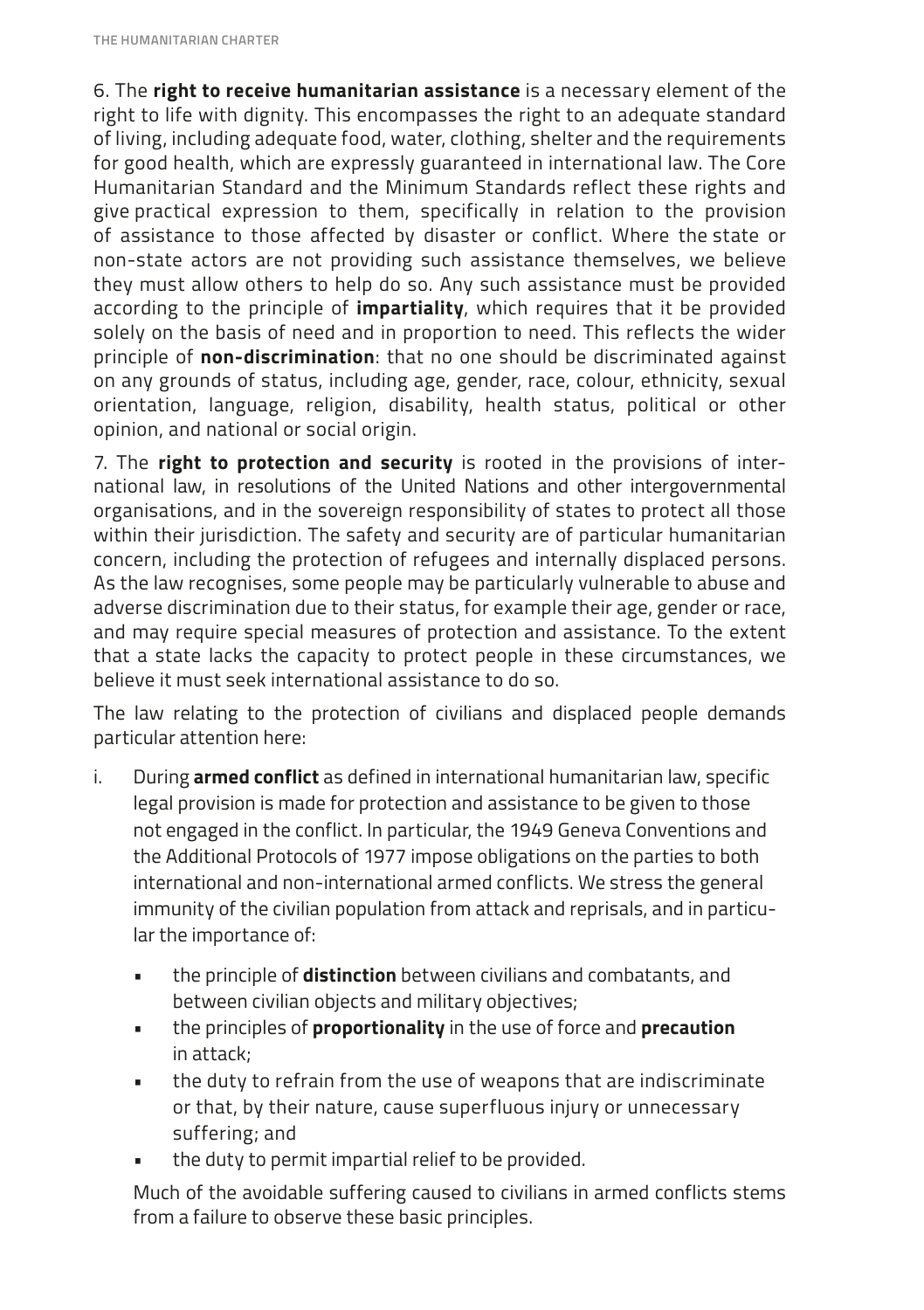ii. The **right to seek asylum or sanctuary** remains vital to the protection of those facing persecution or violence. Those affected by disaster or conflict are often forced to flee their homes in search of security and the means of subsistence. The provisions of the 1951 Convention Relating to the Status of Refugees (as amended) and other international and regional treaties provide fundamental safeguards for those unable to secure protection from the state of their nationality or residence who are forced to seek safety in another country. Chief among these is the principle of **non-refoulement**: the principle that no one shall be sent back to a country where their life, freedom or physical security would be threatened or where they are likely to face torture or other cruel, inhuman or degrading treatment or punishment. The same principle applies by extension to internally displaced persons, as reflected in international human rights law and elaborated in the 1998 Guiding Principles on Internal Displacement and related regional and national law.

#### **Our commitment**

8. We offer our services in the belief that the affected population is at the centre of humanitarian action, and recognise that their active participation is essential to providing assistance in ways that best meet their needs, including those of vulnerable and socially excluded people. We will endeavour to support local efforts to prevent, prepare for and respond to disaster and to the effects of conflict, and to reinforce the capacities of local actors at all levels.

9. We are aware that attempts to provide humanitarian assistance may sometimes have unintended adverse effects. In collaboration with affected communities and authorities, we aim to minimise any negative effects of humanitarian action on the local community or on the environment. With respect to armed conflict, we recognise that the way in which humanitarian assistance is provided may potentially render civilians more vulnerable to attack, or may on occasion bring unintended advantage to one or more of the parties to the conflict. We are committed to minimising any such adverse effects, in so far as this is consistent with the principles outlined above.

10. We will act in accordance with the principles of humanitarian action set out in this Charter and with the specific guidance in the Code of Conduct for the International Red Cross and Red Crescent Movement and Non-Governmental Organisations (NGOs) in Disaster Relief (1994).

11. The Core Humanitarian Standard and the Minimum Standards give practical substance to the common principles in this Charter, based on agencies' understanding of the basic minimum requirements for life with dignity and their experience of providing humanitarian assistance. Though the achievement of the standards depends on a range of factors, many of which may be beyond our control, we commit ourselves to attempting consistently to achieve them and we expect to be held to account accordingly. We invite all parties, including affected and donor governments, international organisations, and private and non-state